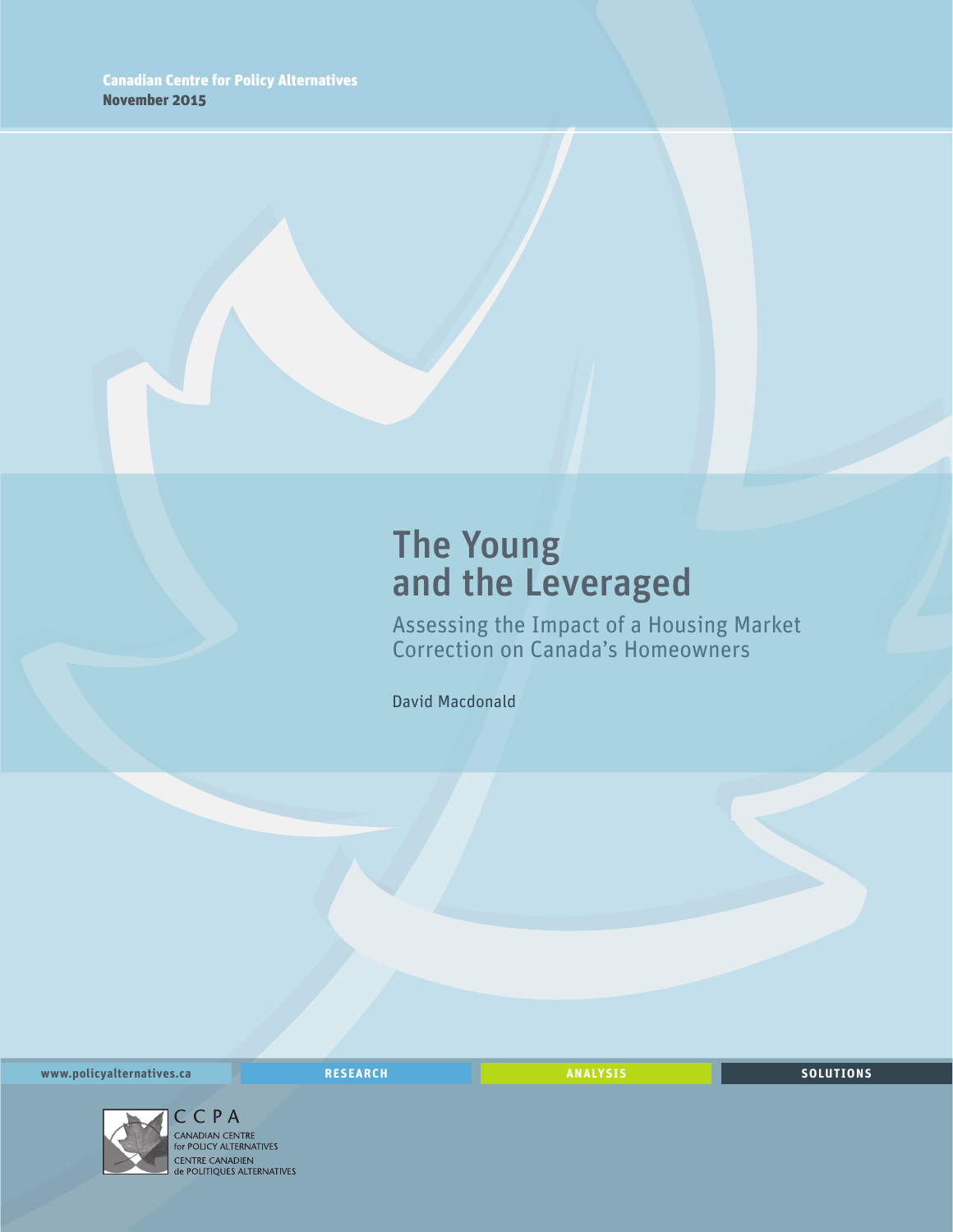

CCPA CANADIAN CENTRE<br>for POLICY ALTERNATIVES CENTRE CANADIEN de POLITIQUES ALTERNATIVES

#### **ISBN 978-1-77125-242-3**

This report is available free of charge at www. policyalternatives.ca. Printed copies may be ordered through the CCPA National Office for \$10.

#### **Please make a donation...**

**Help us to continue to offer our publications free online.**

With your support we can continue to produce high quality research—and make sure it gets into the hands of citizens, journalists, policy makers and progressive organizations. Visit www.policyalternatives.ca or call 613-563-1341 for more information.

The CCPA is an independent policy research organization. This report has been subjected to peer review and meets the research standards of the Centre.

The opinions and recommendations in this report, and any errors, are those of the authors, and do not necessarily reflect the views of the funders of this report.



#### **About the authors**

David Macdonald is a Senior Economist at the Canadian Centre for Policy Alternatives.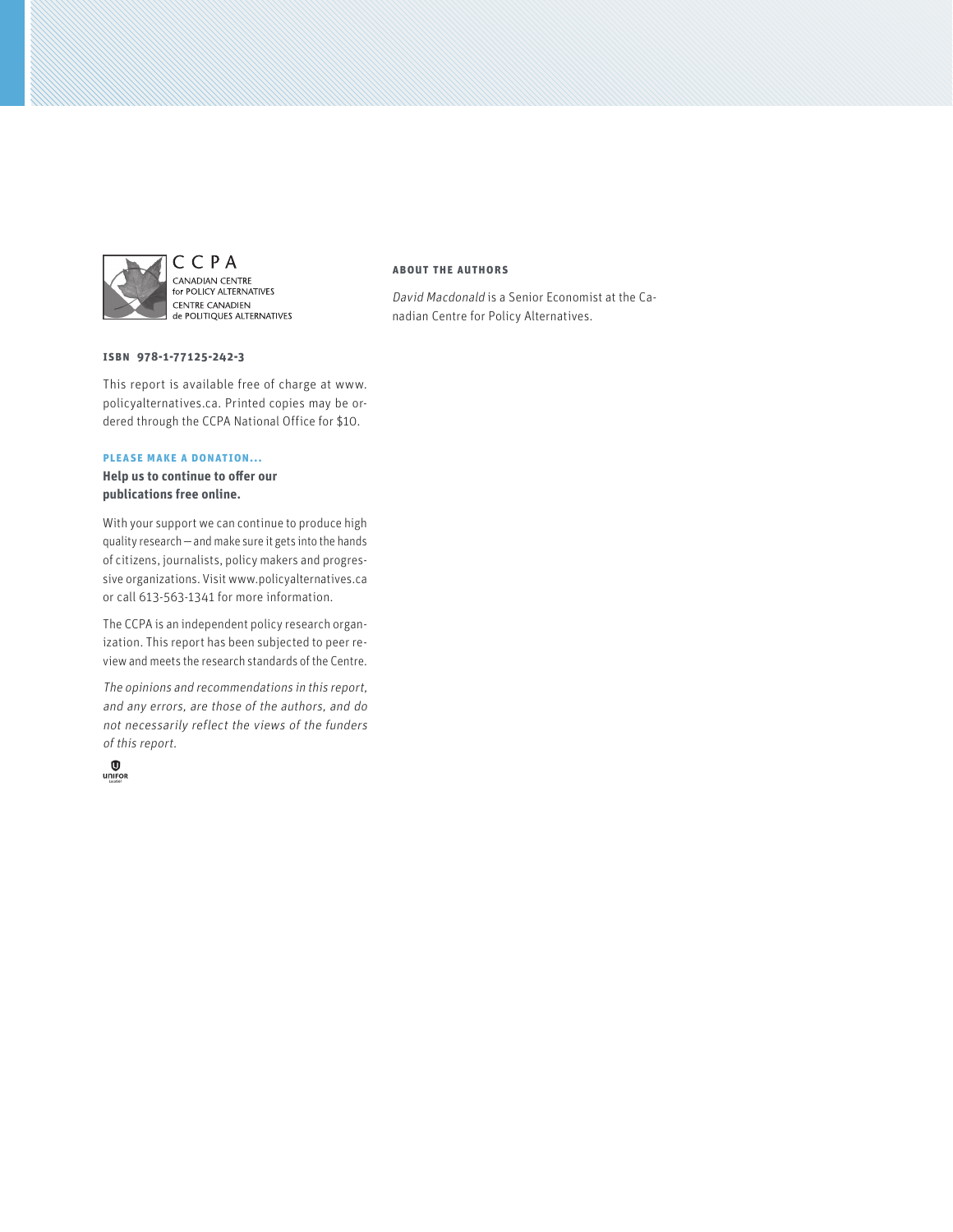## 5 **[The Young and the Leveraged](#page-4-0)**

[Executive Summary](#page-4-0) [High Debt, Uncertain Assets](#page-7-0) [Who Loses Most from a Housing Correction?](#page-8-0) [Young Families at Highest Risk](#page-12-0) [Policy Options](#page-14-0)

- 17 **[Methodology](#page-16-0)**
- 19 **[Notes](#page-18-0)**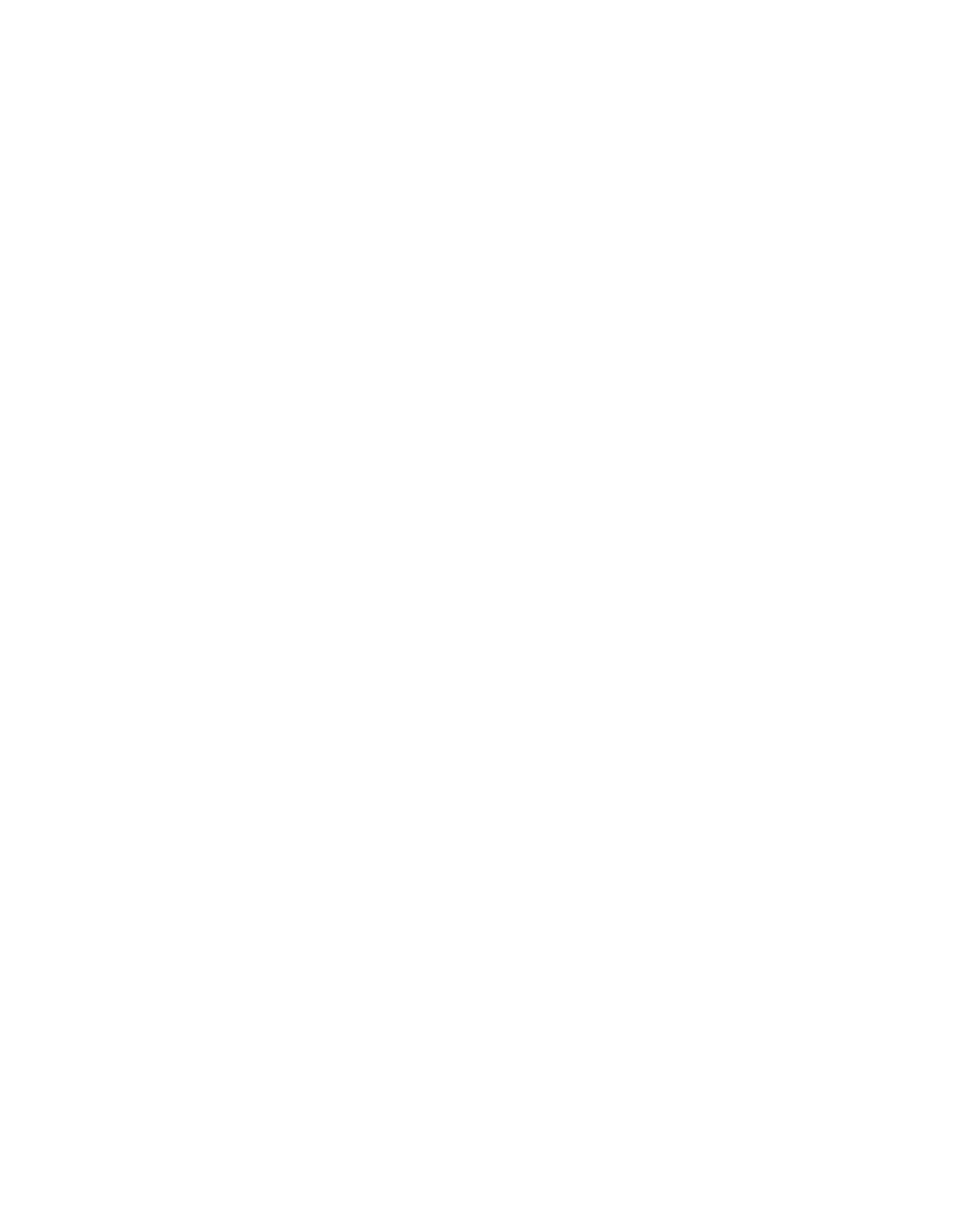# <span id="page-4-0"></span>The Young and the Leveraged

Assessing the Impact of a Housing Market Correction on Canada's Homeowners

### **Executive Summary**

Concerns about Canada's overheated housing market and high household debt-to-income ratio raise an important question: what happens if the housing bubble bursts?

More than 70% of families in their 40s or older hold some real estate, whether it is their primary residence or perhaps also a secondary rental property or cottage. Housing is a popular asset and, for many Canadians, their most valuable.

Historically low interest rates have helped fuel the post-1999 real estate market frenzy, especially in British Columbia, Alberta and Ontario. As a result, house prices are up an average of 154% since 1999. In every major Canadian city, house prices have doubled (at least) over this period.

Canadian families are taking on disconcerting levels of debt to finance their real estate dreams.

The average debt-to-income ratio among thirtysomethings has almost doubled since 1999, hitting a new high of 4:1, the highest of any age group. Average debt-to-income ratios for families in their 40s and 50s grew by 64%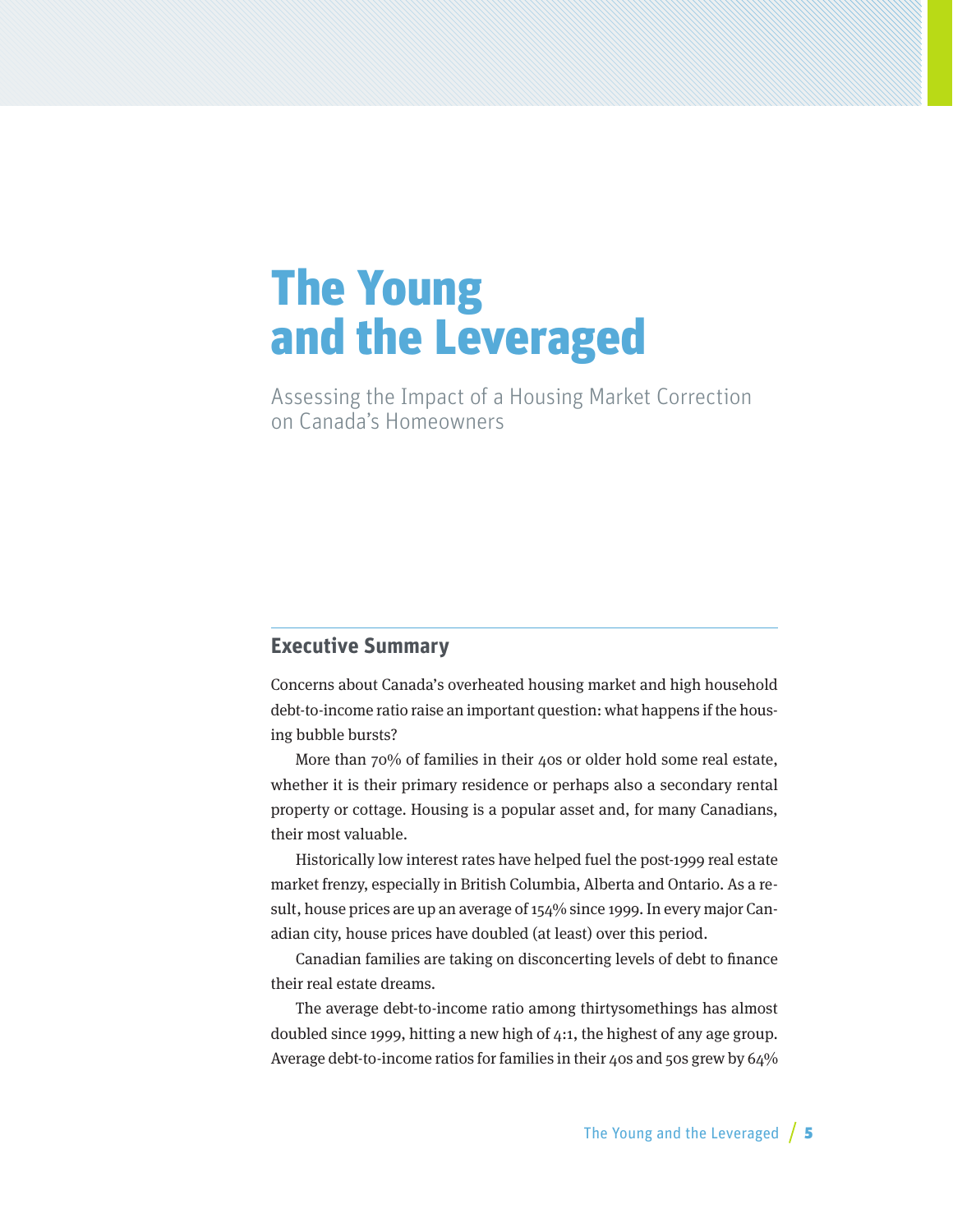and 75% respectively since 1999, and doubled for homeowners in their 60s. The trend even applies to those in their 70s and older, whose debt-to-income ratios have risen by 56%.

The Bank of Canada predicts that housing prices are on average between 10% and 30% overvalued, which is the mid point of the range of private sector assessments. This paper examines several scenarios in which Canada's real estate market declines by various amounts, utilizing the recent Survey of Financial Security (1999 and 2012) as a micro-model to estimate the impact of changing real estate values on overall net worth across the population of Canadian families.

The results of a real estate correction of this magnitude on Generation X and Y homeowners would be devastating. Potential outcomes resulting from a 20% decline in the real estate market include the following:

- Homeowners in their 20s and 30s would quickly realize the result of overleveraging, with 10% of families in the first group and 8% in the second being underwater (i.e., owing more than they own).
- The net worth of homeowners in their 20s and 30s could drop by 39% even if real estate values only fall by 20%. As a general rule of thumb, young families would see twice the percentage decline in net worth as experienced in real estate prices.

The outcomes would obviously be worse if the real estate market declined by 30% and include the following:

- 294,000 young families (under 40 years old) would be plunged underwater, compared to only 44,000 today. One in seven young households (15%) would be underwater. In addition, a fall in real estate prices of 30% would yield a 61% fall in net worth for young families with real estate.
- Families in their 40s, 50s, 60s and 70s would also take a hit under a real estate market decline, but not as severely in relative terms, as they are not as overleveraged as Gen-Xers and Gen-Yers.

While these scenarios create the potential for future bankruptcies, it would also likely result in a sharp decline in spending to focus on debt repayment and deleveraging with a potentially substantial impact on economic growth. If, or more likely when, a real estate downturn occurs, we must recognize that young families are the most likely cohort to be plunged underwater.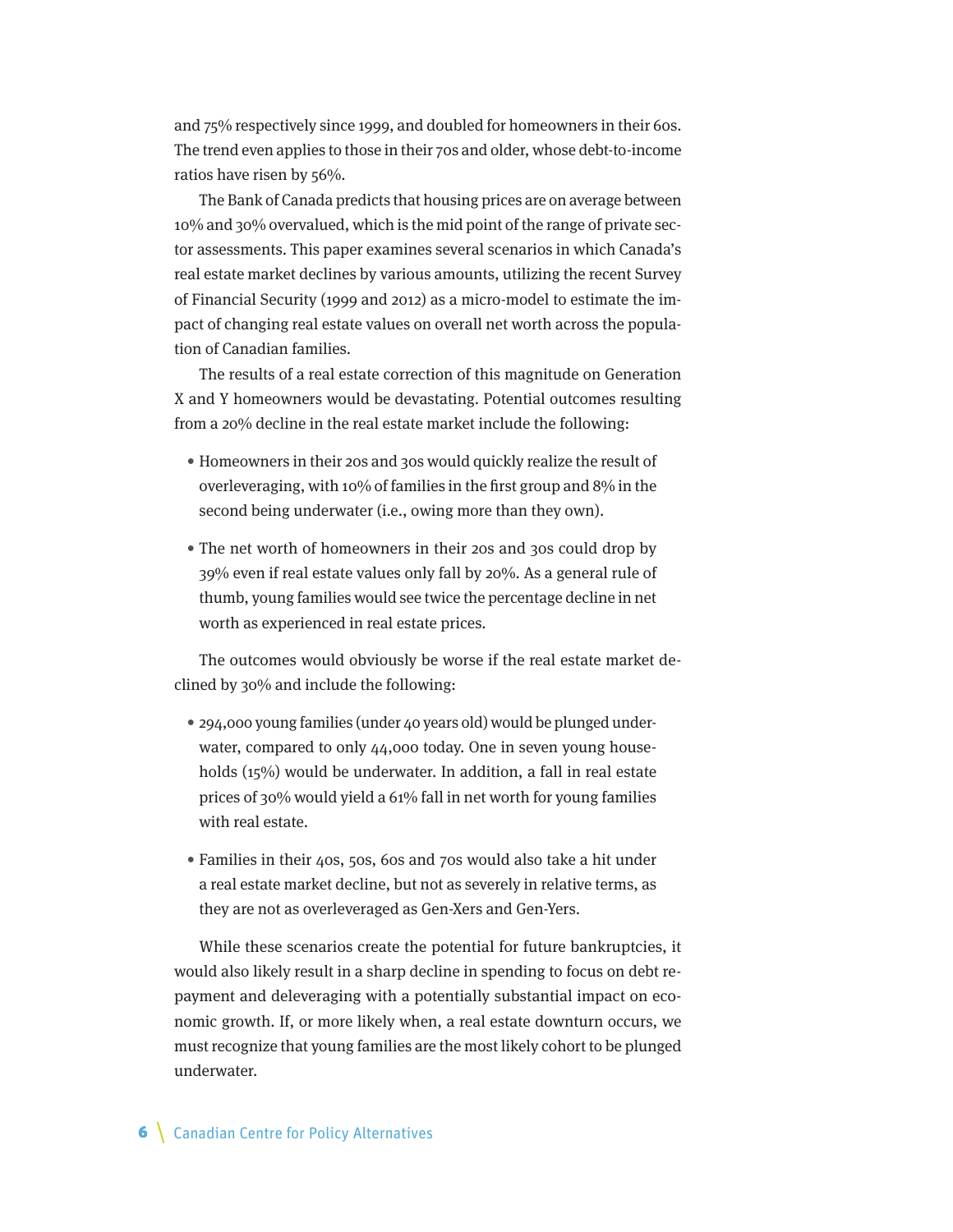This report concludes that the deleveraging of the household sector should be a top priority for governments. If young Canadian households' net worth is substantially reduced or eliminated, programs like those introduced in the United States during their real estate downturn may be necessary in Canada.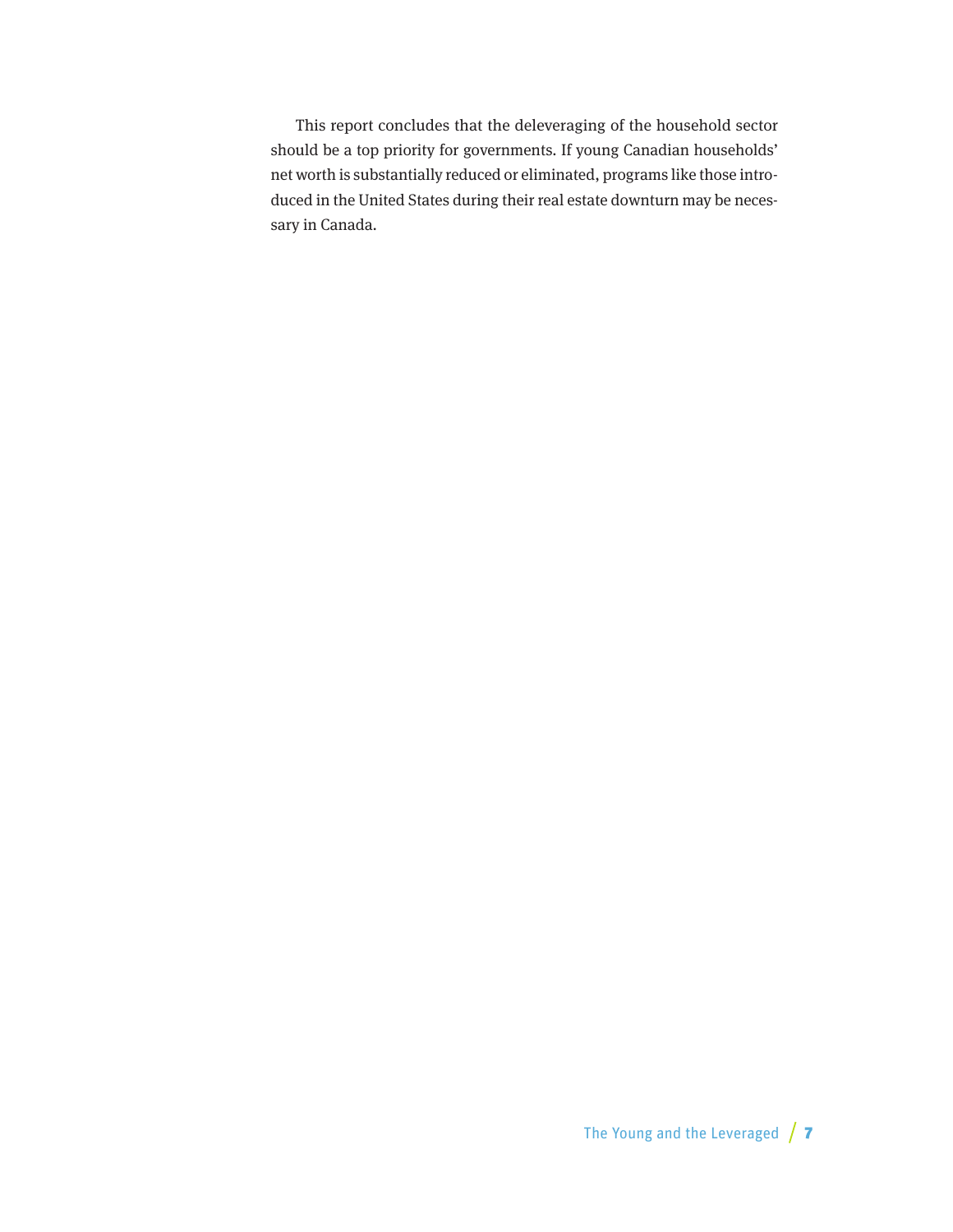#### <span id="page-7-0"></span>**High Debt, Uncertain Assets**

Real estate is one of the most widely held assets among Canadian families. Over 70% of families in their 40s or older hold some real estate, whether it is their primary residence or perhaps also a secondary rental property or cottage. This popular asset is also one of the most valuable asset classes for most Canadians. House prices have increased an average of  $154\%$  since 1999.<sup>1</sup> In every major Canadian city house prices have doubled (at least) in this time.

However, with substantial increases in real estate prices since the early 2000s, it requires a much bigger mortgage than ever before to get into the Canadian housing market. The result of those bigger mortgages is that Canadians with real estate have substantially increased their debt-to-income ratios. For most age groups that ratio has doubled, as shown in Figure 1.

For twentysomething families with real estate the ratios have increased marginally, although real estate ownership at this age is not as common. The average debt-to-income ratio for thirtysomethings has almost doubled since 1999, hitting a new high of almost 4:1 in 2012, the highest of any age group. Average debt-to-income ratios for families in their 40s and 50s grew by 64% and 75% respectively since 1999, and doubled for homeowners in their 60s. The trend even applies to those in their 70s and older, whose debtto-income ratios have risen by 56%.

Despite these large increases in debt-to-income ratios, there were much smaller increases in debt-to-asset ratios. Broadly speaking, new debts (e.g., mortgages) were backed by new assets (e.g., houses).

However, there is broad agreement that the house price increases seen since the late 1990s cannot continue indefinitely. Most observers now believe that housing price declines will occur, although there is a diversity of views on the timeframe and scale of those declines.

Table 1 lists the diverse predictions of possible declines in Canadian real estate values. These estimates are heavily dependent on expectations of mortgage rates. For instance, if one expects that today's record-low mortgage rates are the new normal then real estate prices may be less likely to fall as families will be able to continue to afford their current monthly payments. However, if one expects mortgage rates to rise, the squeeze of higher monthly payments for today's expensive houses would likely cause real estate prices to fall.

A fall in real estate prices would not hit Canadian families equally. Some families have more debt, others more diversified assets, and some have already handsomely benefited from the substantial increase in hous-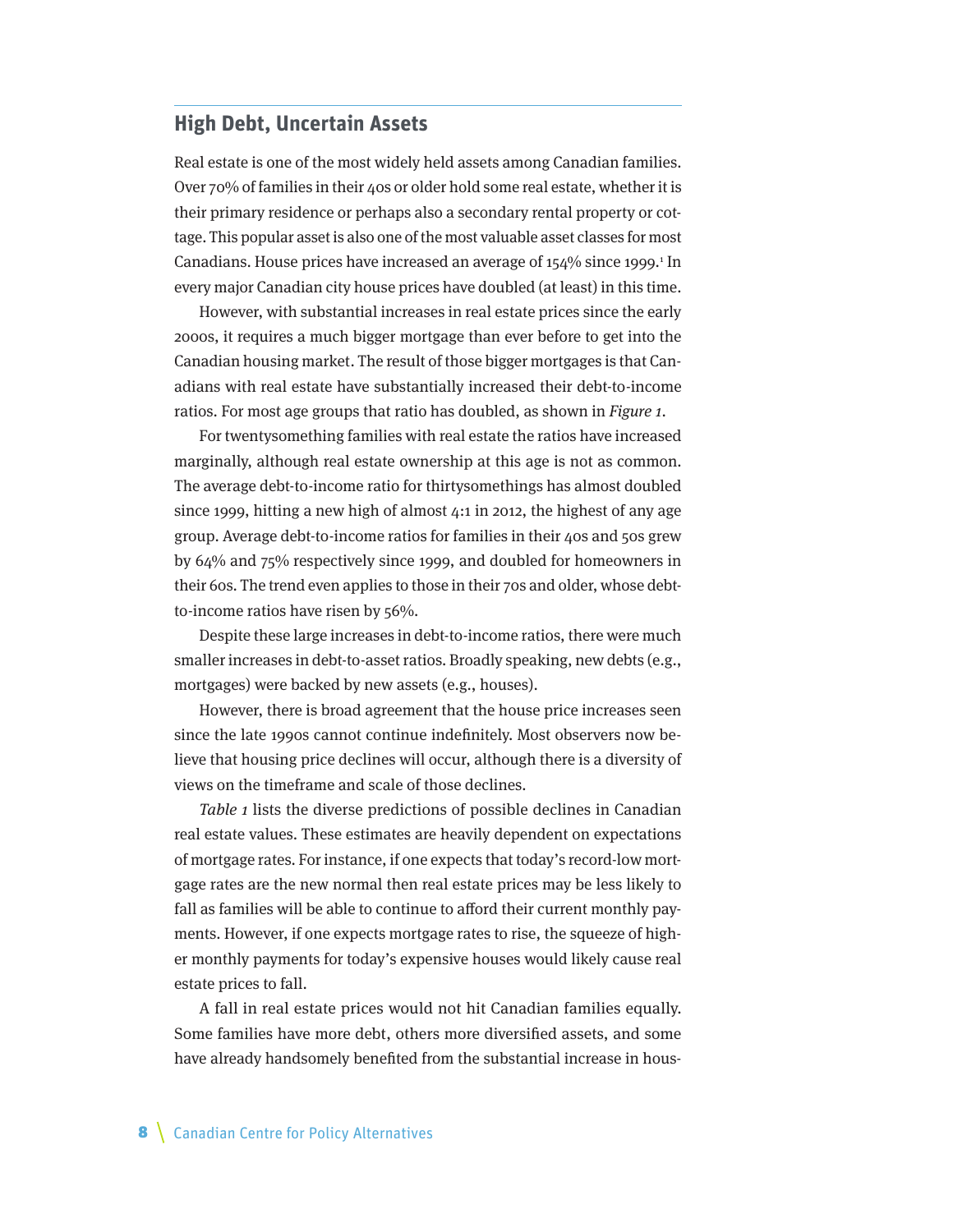<span id="page-8-0"></span>

#### **Figure 1** Average Debt-to-Income (After Tax) Ratio by Age Group (1999 & 2012)

**Source** Survey of Financial Security 1999 and 2012 PUMF with author's calculations

ing prices since the late 1990s. The most at-risk families are those who are heavily leveraged, with all their wealth in their house, and who arrived late to the real estate party.

## **Who Loses Most from a Housing Correction?**

As we see in Table 1, the Bank of Canada's estimate falls in the middle of the pack of predictions (the median). The Bank estimates a possible decline in house prices of between 10% and 30%, with 20% being the mid-point. As such, this paper examines the implications of a 20% decline in real estate prices on the fortunes of Canadian families, assuming no other changes to family incomes or expenses, and recognizing the distributional conclusions would generally hold no matter the actual amount of the decline.<sup>11</sup>

In all likelihood, a fall in real estate prices would be caused by either an increase in mortgage rates or a decline in incomes (due to stagnant incomes or higher unemployment). However, these additional factors complicate the analysis of who would be hit hardest by falling real estate prices and so are excluded. This paper utilizes the recent Survey of Financial Security (1999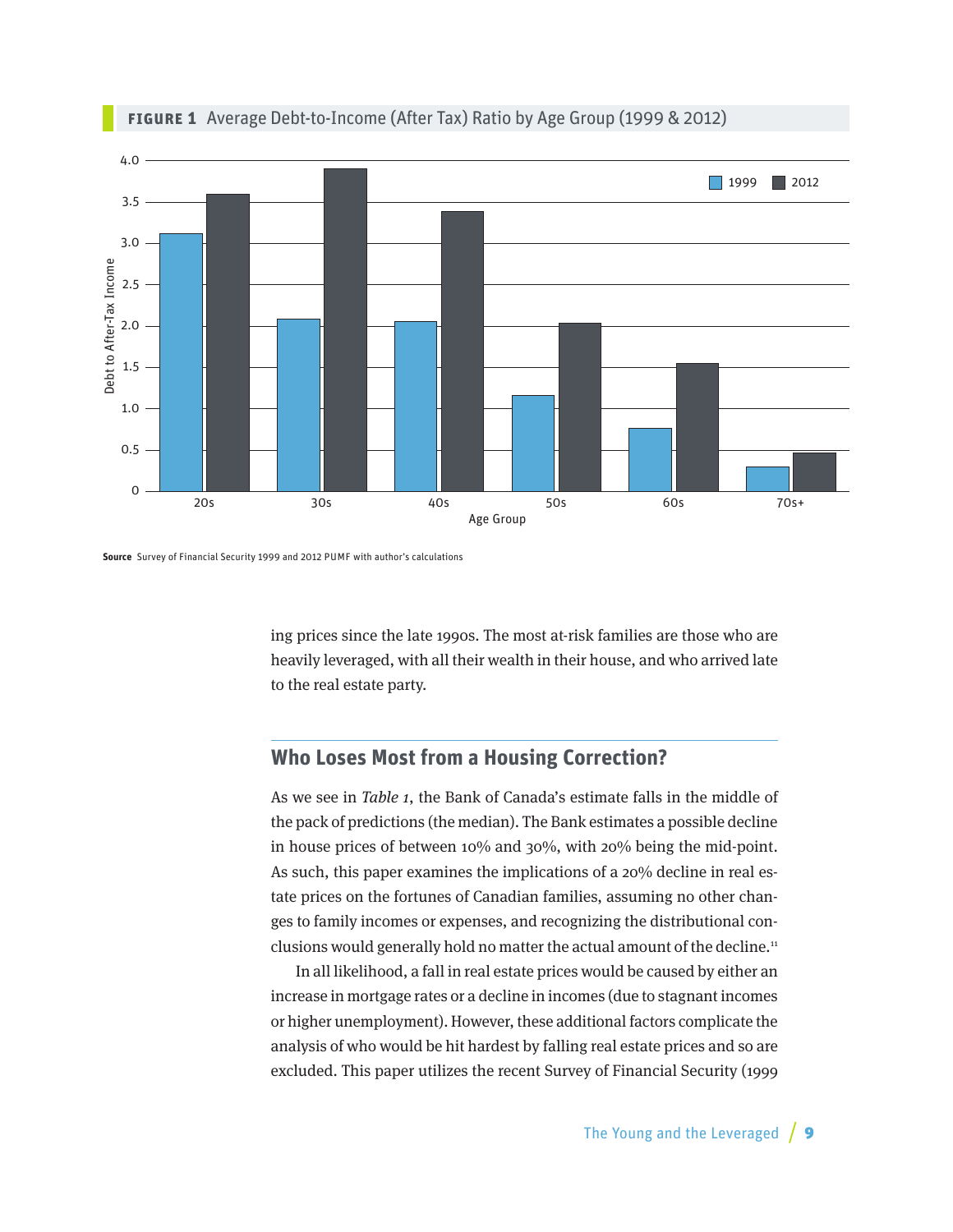|  |  |  |  |  |  | <b>TABLE 1</b> Possible Declines in Canadian Real Estate (Sorted by "Overvalued") |  |
|--|--|--|--|--|--|-----------------------------------------------------------------------------------|--|
|--|--|--|--|--|--|-----------------------------------------------------------------------------------|--|

| <b>Estimate From</b>                                                      | % Overvalued           | As of     |
|---------------------------------------------------------------------------|------------------------|-----------|
| Will Dunning Inc <sup>2</sup>                                             | 20% to 25% Undervalued | $Mar-14$  |
| Canadian Mortgage and Housing Corporation (CMHC) <sup>3</sup>             | 0.03%                  | $ ul-14 $ |
| TD Bank <sup>4</sup>                                                      | 10% to 15%             | Aug-15    |
| International Monetary Fund (IMF) <sup>5</sup>                            | 7% to 20%              | $Jan-15$  |
| Bank of Canada <sup>6</sup>                                               | 10% to 30%             | $ un-15 $ |
| Fitch <sup>7</sup>                                                        | 24%                    | $ ul-14 $ |
| Organization for Economic Cooperation and Development (OECD) <sup>8</sup> | 31%                    | $ un-14 $ |
| Economist Magazine <sup>9</sup>                                           | 32%                    | $Mar-15$  |
| Deutsche Bank <sup>10</sup>                                               | 63%                    | $Dec-15$  |

and 2012) as a micro-model to estimate the impact of changing real estate values on overall net worth across the population of Canadian families. For a broader discussion see the Methodology section.

As shown in Figure 2, among those who own property, middle-aged families (in their 40s, 50s and 60s) would lose the most money from a real estate decline. They would see their net worth fall, on average, by \$70,000 to \$80,000. Families in their 70s and 30s would see smaller dollar losses of \$60,000 on average. Younger families in their 20s would see declines of \$40,000 in net worth, as their real estate holdings are worth less, on average, to begin with.

But focusing on dollar-amount losses misses the full picture. Middleaged families typically have more assets. They also have paid down their mortgages and likely benefited from the increase in real estate prices since the late 1990s. In other words, while this group might lose more in dollar terms, those losses may not be as significant to overall net worth.

To get a better idea of the impacts of a 20% fall in real estate prices, it is instructive to examine it as a percentage decline in net worth. Figure 3 illustrates how a 20% correction in the housing market would be much worse, on average, for families in their 20s and 30s, who would see declines in net worth of 45% and 39% respectively. Those in their 40s and older would see much smaller declines in net worth (23% or less).

As seen in Figure 3, high leverage magnifies real estate losses for those in their 20s and 30s, cutting net worth for those families by 40% when real estate values fall by only 20%. As a general rule of thumb, young families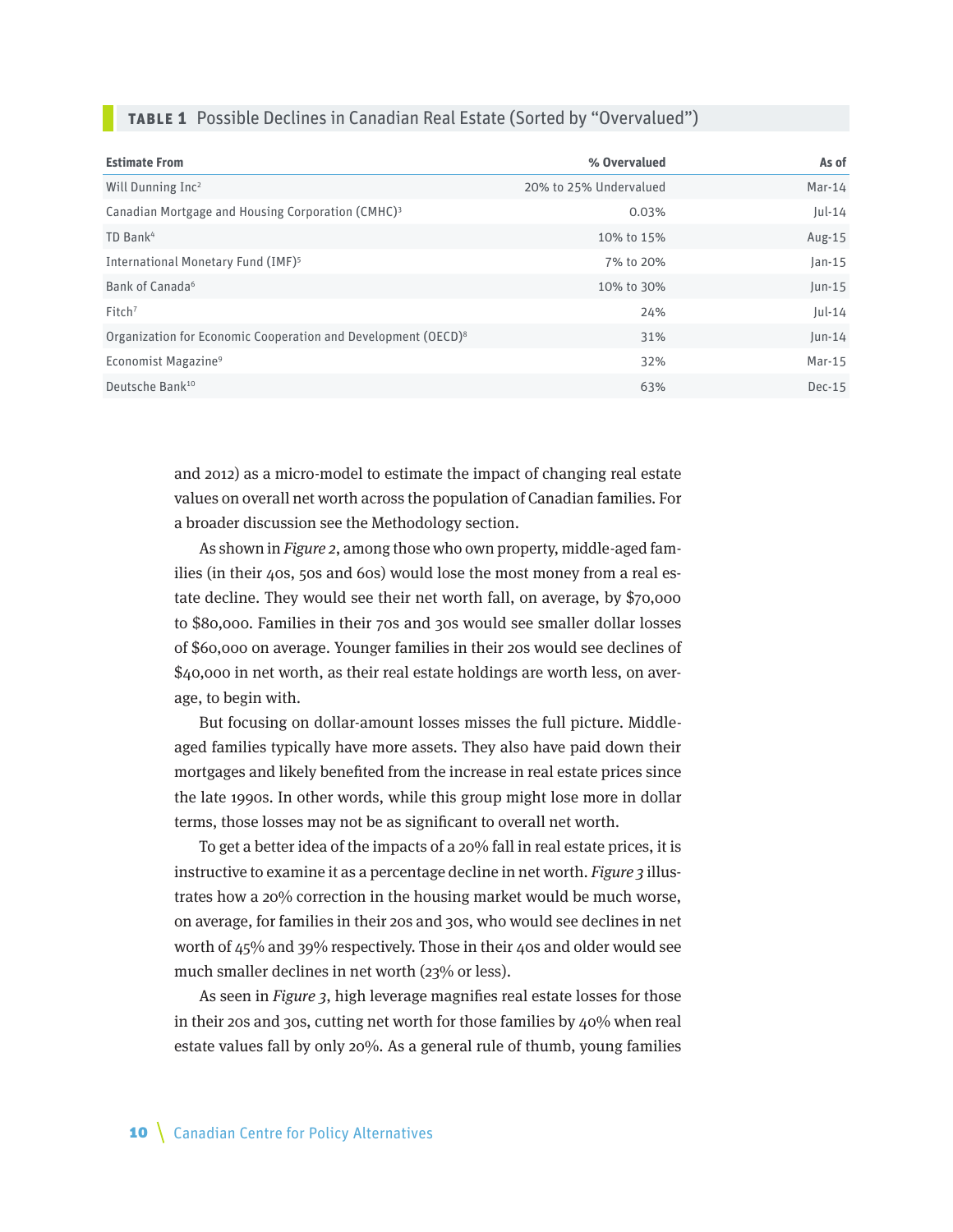

### **Figure 2** Dollar Loss Due to a 20% Decline in Real Estate Values

**Source** Survey of Financial Security 1999 and 2012 PUMF with author's calculations. Restricted to those who own real estate.



### **Figure 3** Percentage Loss in Net Worth Due to a 20% Fall in Real Estate Prices

**Source** Survey of Financial Security 2012 PUMF with author's calculations. See the Appendix for a more detailed discussion.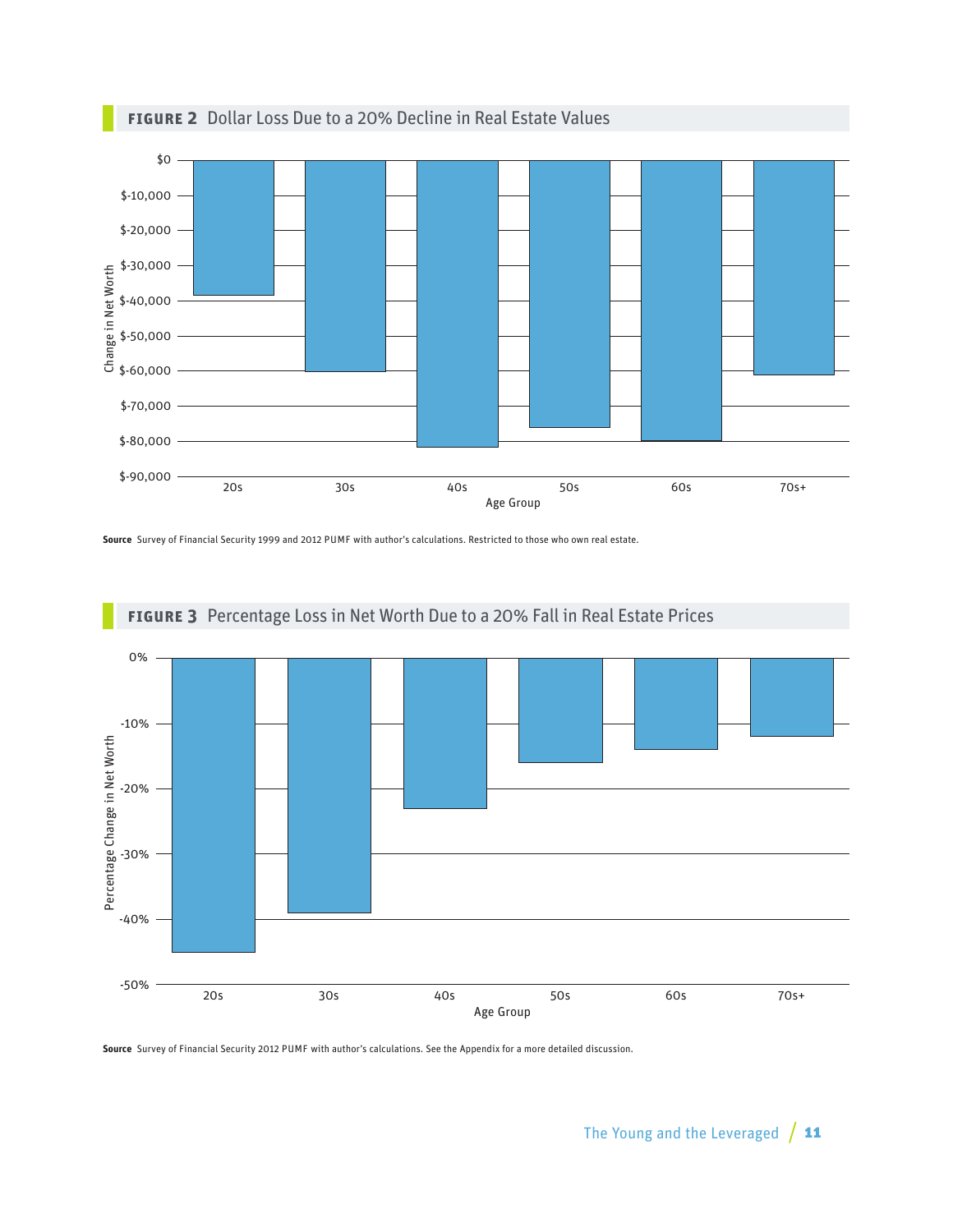#### **Table 2** Example of Leverage Magnifying Real Estate Declines

|                          | <b>Original Value</b> | After 20% Fall in Real Estate Prices | % Decile After 20% Fall in Real Estate Prices |
|--------------------------|-----------------------|--------------------------------------|-----------------------------------------------|
| Home Value               | \$300,000             | \$240,000                            | $-20%$                                        |
| Mortgage                 | \$200,000             | \$200,000                            | $0\%$                                         |
| Net Worth (assets-debts) | \$100,000             | \$40,000                             | $-60%$                                        |

see twice the percentage decline in net worth as is experienced in real estate prices.

The effect of a decline in real estate prices would be less severe for older families. For instance, for families in their 40s, a 20% house price drop translates into a 23% decline in net worth. At higher ages, the effects of real estate declines on net worth are more muted, even if the dollar value of those declines may be greater, as shown in Figure 2. By the time families reach their 60s and 70s, a 20% decline in real estate translates into slightly more than a 10% decline in net worth.

For older families, diversification and lower leverage blunt the impact of declines in real estate prices. As families reach their 50s and older, they are likely to have other assets as well as real estate, like retirement savings or a pension. By holding more diverse assets than younger families, older families are better able to weather a decline in value in any one asset class. Older families with real estate also likely gained substantially from the run up in real estate prices in the 2000s. Finally, older families tend to have lower debt levels, having paid down their mortgages over time, which reduces the leveraged impact of falling real estate prices.

Table 2 illustrates how large mortgages can magnify real estate losses. A family owns a \$300,000 home with a \$200,000 mortgage. If they have no other assets or debts, the family's net worth is \$100,000 (home value minus mortgage). If the value of their house falls by 20% (or \$60,000), from \$300,000 to \$240,000, their net worth will be cut to \$40,000 from its original \$100,000. The fall in net worth for this family is 60% even though the value of their house only fell by 20%. The family's large mortgage magnified the real estate price effects on their net worth.

The substantial decline in net worth, particularly for young families, will result in many real estate owners finding themselves underwater—with more debts than assets. This problem is acute for younger families, particularly those in their 20s and 30s, as shown in *Figure 4*. A 20% decline in real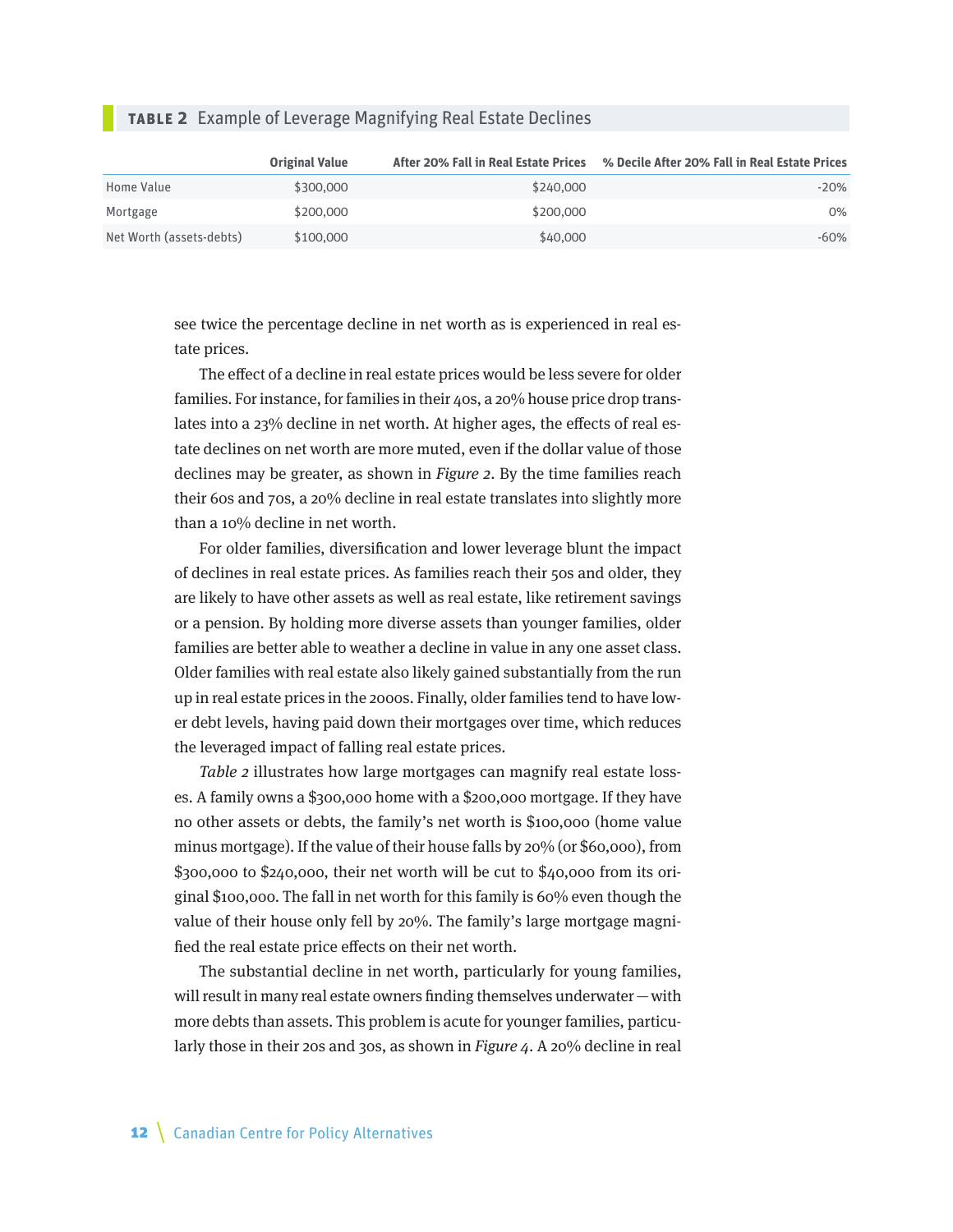<span id="page-12-0"></span>

#### **Figure 4** Who's Underwater After a 20% Decline in Real Estate



estate prices would put 10% and 8% of families in these age groups respectively underwater.

Families in their 40s or older are generally less leveraged, have more assets, and those assets are more diversified. As a result, these families are much less likely to end up underwater, even after a 20% decline in real estate prices.

Across all age groups, 260,000 families would end up underwater after a 20% decline in real estate prices, and more than half (169,000) of those families would be in their 20s and 30s.

## **Young Families at Highest Risk**

As you would expect, a larger decline in real estate prices would plunge more families underwater and yield larger declines in net worth. This is particularly true for young families where the oldest person in that family is under 40.

Figure 5 examines the impact on home-owning families under 40 that several scenarios of declining real estate prices would have. For instance,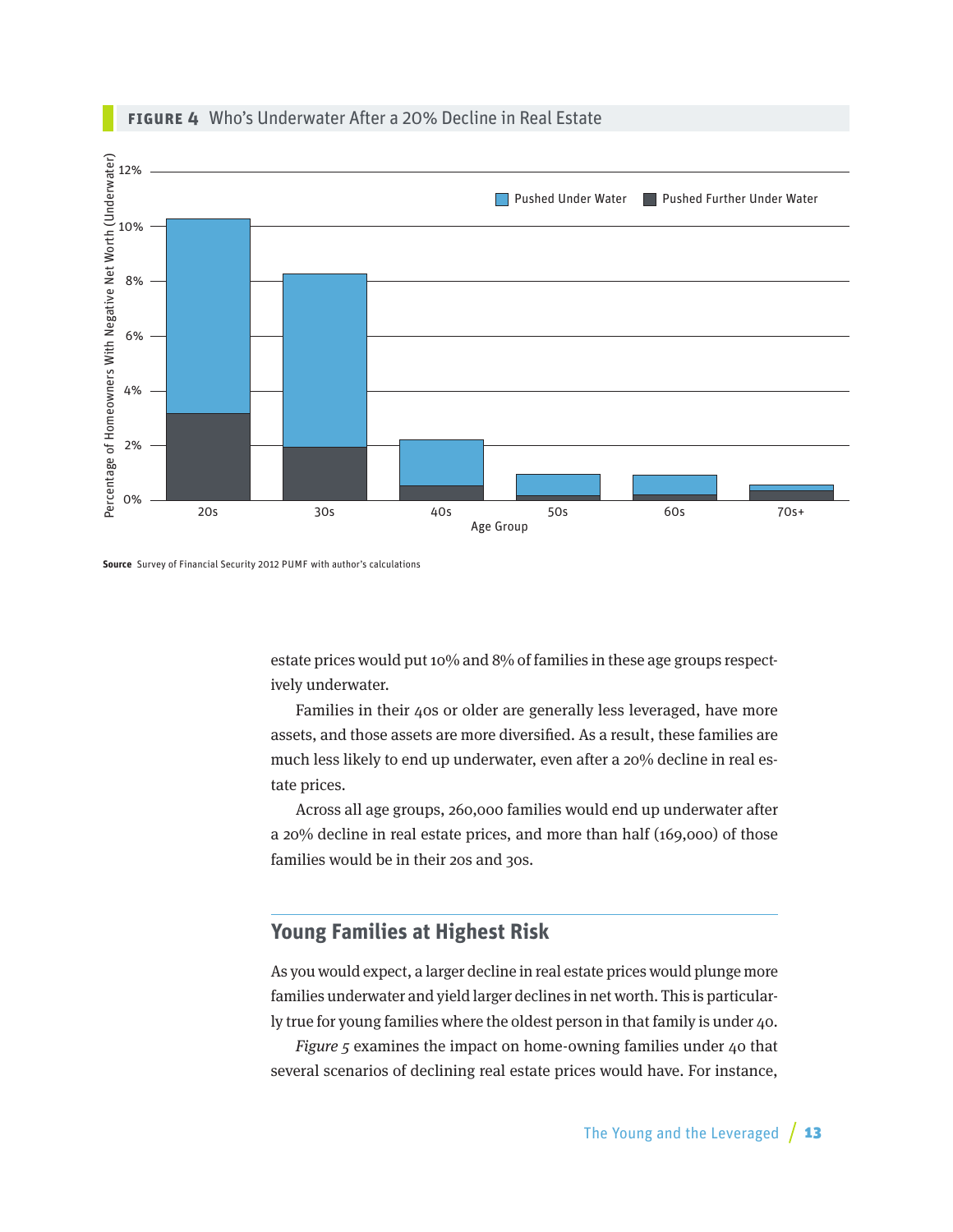

#### **Figure 5** Effect on Young Families (Under 40) of Falling Real Estate Prices

**Source** Survey of Financial Security 2012 PUMF with author's calculations

if real estate prices dropped by 30%, 294,000 young home-owning families would be underwater (owing more than they own), compared to only 44,000 today. Put another way, one in seven young homeowners (15%) would be pushed underwater by a 30% correction, and they would see their net worth drop by  $61\%$ .

In the middle of the range, a 20% fall in real estate prices would put 169,000 young homeowners (in their 20s and 30s) underwater, up from 44,000 today—a four-fold increase. For perspective, that is one in 10 young families who own real estate. A 20% fall in real estate prices, magnified by high debt, would produce an average 41% decline in net worth for this age group.

At the lower end of the range, if real estate prices dropped only 10%, the number of young families underwater would double from 44,000 to 89,000. A 10% real estate drop would, on average, cut the net worth of young families with real estate by 20%.

In short, declines in real estate prices would have a strongly disproportional impact on young families with real estate, the effect of which would be substantial decreases in net worth—generally twice as severe as the percentage fall in real estate prices themselves, caused by high leverage. The associated effect would be to substantially multiply the number of young families that would be underwater, holding more debt than assets.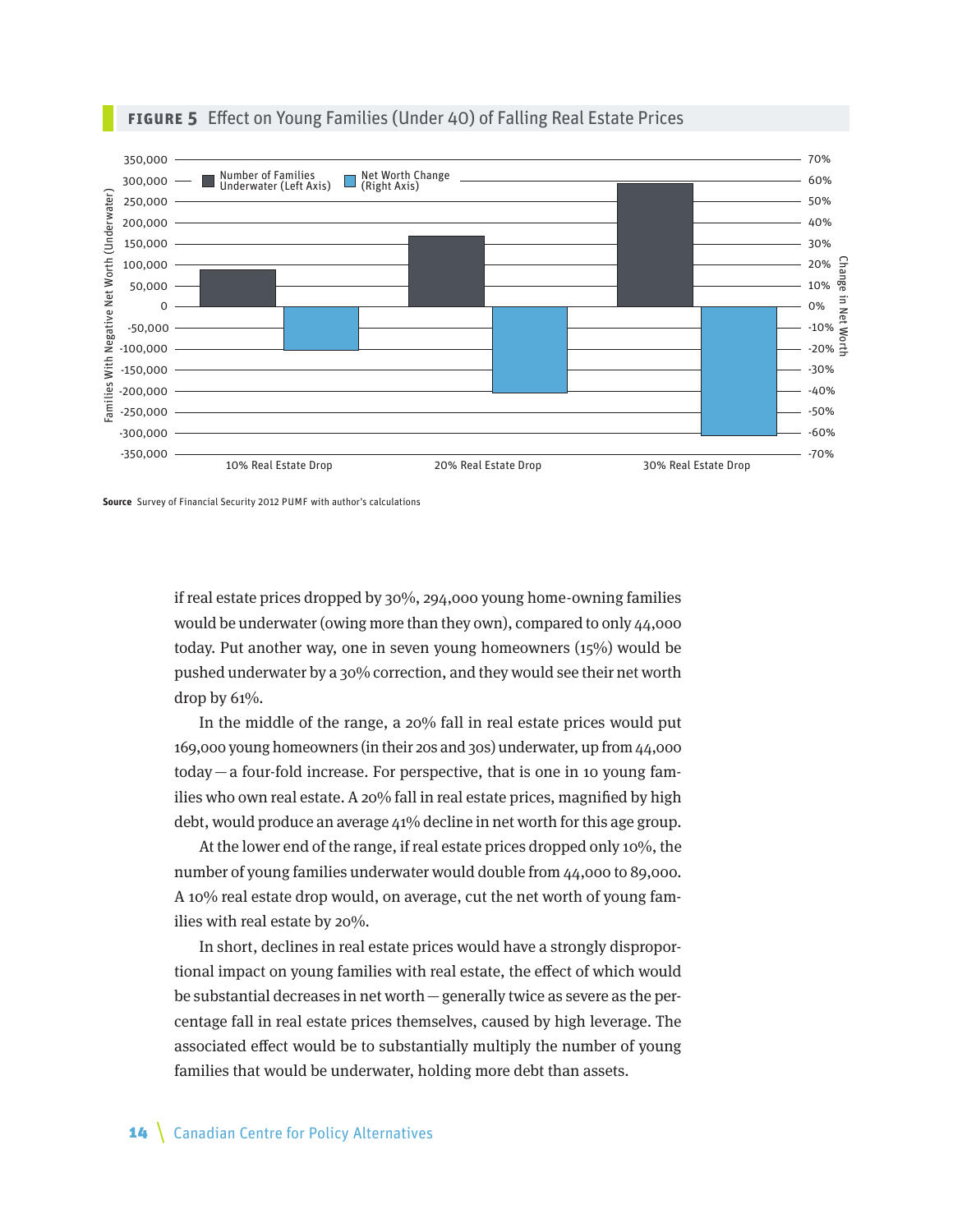## <span id="page-14-0"></span>**Policy Options**

If, or more likely when, real estate prices fall, the resulting tidal wave will drown those closest to the proverbial ground floor—younger families just getting into the market—first. Families in their 20s and 30s can expect to lose a substantial portion of their net worth and could find themselves owing more than their house (and other assets) are worth. This worst-case scenario has already been put in motion: young families with real estate are already at risk.

The substantial downturn in real estate in the United States may provide hints as to the types of programs that could be useful in Canada in the event of a real estate correction. In the United States real estate crisis, the primary reason for mortgage difficulties was due to either reduced income or unemployment.<sup>12</sup>

One of the more successful programs in the U.S. was the Home Affordable Refinance Program (HARP).<sup>13</sup> While interest rates fell in the U.S. following its housing crisis, many homeowners could not refinance their mortgages, since they were underwater due to falling real estate prices (i.e., their mortgages were worth more than their homes). Despite being current on mortgage payments, being underwater ruled out refinancing in order to lower monthly payments.

The HARP program allowed for refinancing for homeowners pushed underwater, resulting in lowered mortgage payments. After some early setbacks, a 2.0 version of the HARP became one of the more successful of the U.S. housing programs.<sup>14</sup> The Canadian situation differs in that mortgage rates are already at record lows, with most Canadian mortgages at those low rates and refinancing not a problem. As such, this type of refinancing program would likely not be particularly helpful.

The Home Affordable Modification Program (HAMP) allowed homeowners pushed underwater to modify their mortgages in order to avoid "imminent default."15 These modifications could include extending the term, reducing the interest rate, or allowing for delayed payment.16 Loss of income was the main reason the vast majority of people received  $HAMP$  support,<sup>17</sup> but the program had more limited success, with fewer than half of those applying actually receiving modified mortgages.18 Applicants without HAMP modification likely had their houses foreclosed. A situation of rising mortgage rates and/or higher unemployment in Canada may make a Canadian equivalent to the HAMP program helpful to young homeowners at risk of default.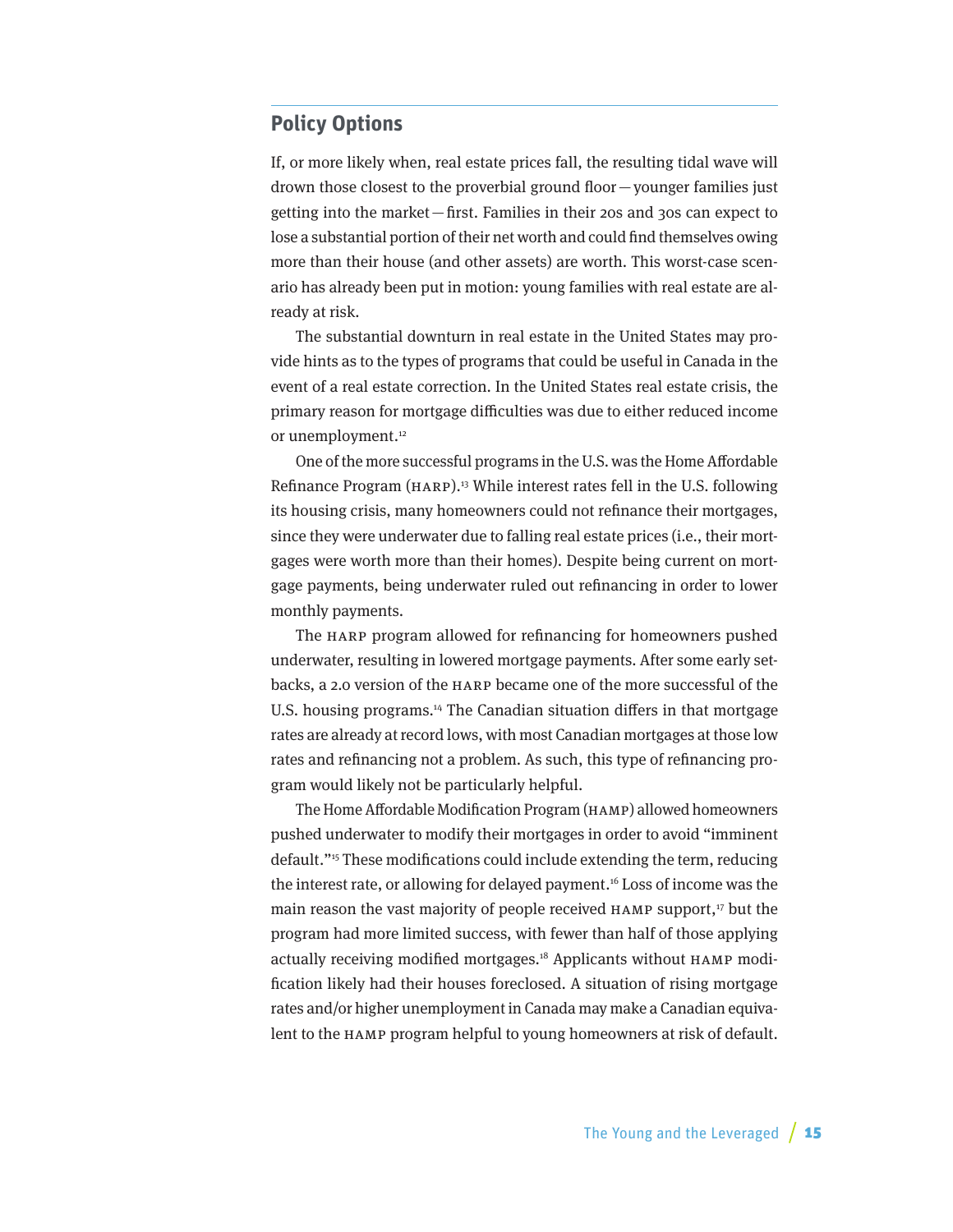The only U.S. program to actually reduce the principal on troubled mortgages was the Federal Housing Administration Refinance for Borrowers with Negative Equity program (FHA Short Refi).<sup>19</sup> This program allowed homeowners pushed underwater by the crisis, but who were current on their payments, to reduce the principal on their mortgage to better align its value with the reduced price of their house.

However, only 4,600 mortgages had their principal reduced on over a million qualifying households.<sup>20</sup> The lack of take-up was entirely due to the rejection of the program by the largest mortgage insurers in the U.S. A Canadian version of the FHA Short Refi could assist young homeowners who are up to date in their mortgage payments to modify the principal on their mortgages to better align with lowered house values. This would require the buy-in of the Canadian Mortgage and Housing Corporation (CMHC), the largest insurer of Canadian mortgages, if we hope to avoid the terrible performance of this U.S. program.

Smaller-scale programs such as the U.S. Home Affordable Unemployment Program (UP) and the Home Affordable Foreclosure Alternatives (HAFA) may be worth investigating.<sup>21</sup> The UP suspends mortgage payments until a new job is found for up to 12 months following job loss.<sup>22</sup> In Canada, if the decline in real estate prices were the result of lowered incomes due to higher unemployment, creating a Canadian version of the UP might help those unemployed to keep their homes.

The HAFA allows homeowners pushed underwater to walk away from their mortgage with a less negative effect on their credit score than a foreclosure.23 A HAFA-equivalent program in Canada could help more extremely affected young families get a fresh start following a downturn.

In general, the deleveraging of the household sector should be a priority for governments. A badly managed downturn in real estate prices could wipe out the wealth of a large number of Gen-Xers and Gen-Yers. We need to recognize that young families are the most likely group to be plunged underwater by a nasty housing correction. Lessons learned during the U.S. real estate crisis may be helpful in Canada. There is still time to plan for that tidal wave.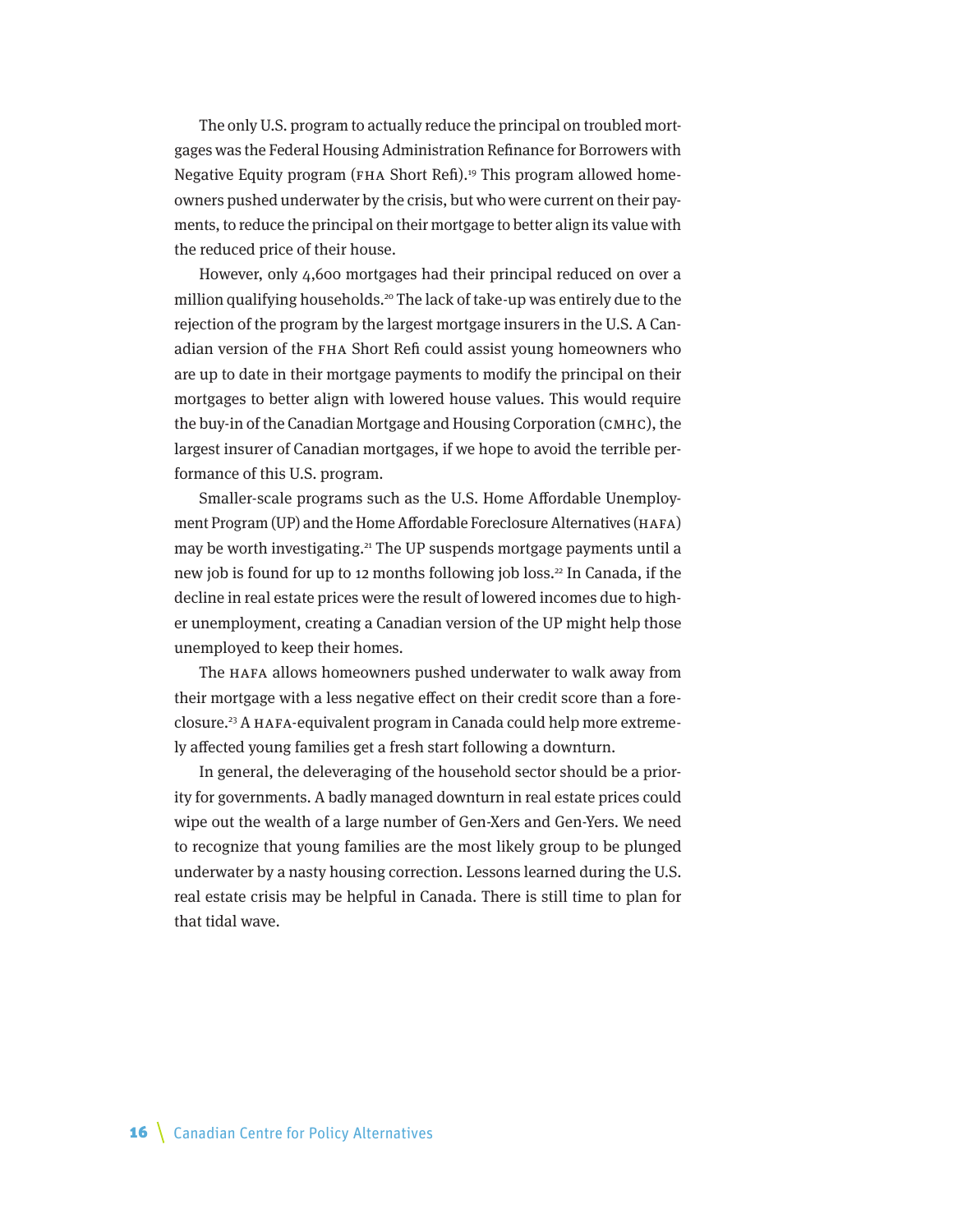# <span id="page-16-0"></span>Methodology

Family ages in this paper are represented by their oldest member. This is in contrast to other research examining the Survey of Financial Security, which utilizes the age of the oldest earner. The latter approach may result in families with the oldest earner in their 20s appearing to have substantial net worth due to a non-earning member of the family being in their 70s. Assigning an age to families by finding the oldest member avoids this issue.

The Survey of Financial Security's unit of analysis is the economic family, which is any grouping of people in the same household who are related by blood, marriage or adoption. This can result in extended families being grouped together as one economic family. For instance, an elderly couple living with their adult children, who themselves might have young children, would count as one economic family with all assets and debts grouped together.

Unless otherwise stated, all graphs and calculations in the paper are restricted to those who own real estate.

Representing the central tendency of the percentage decline in net worth given, say, a 20% decline in real estate prices poses a challenge. Particularly in younger age groups there is quite a variety of experiences around whatever central tendency measure is used. The decision of which central tendency measure to use will always face these types of difficulties. However, for the percentage change in net worth this is a special problem. The issue is that low net worth households and/or highly leveraged households can see dramatic swings in net worth given much smaller changes in real estate values.

In the most extreme case a household with a net worth of \$1 and a house value of \$500,000 (with a mortgage of \$499,999) would see a dramatic fall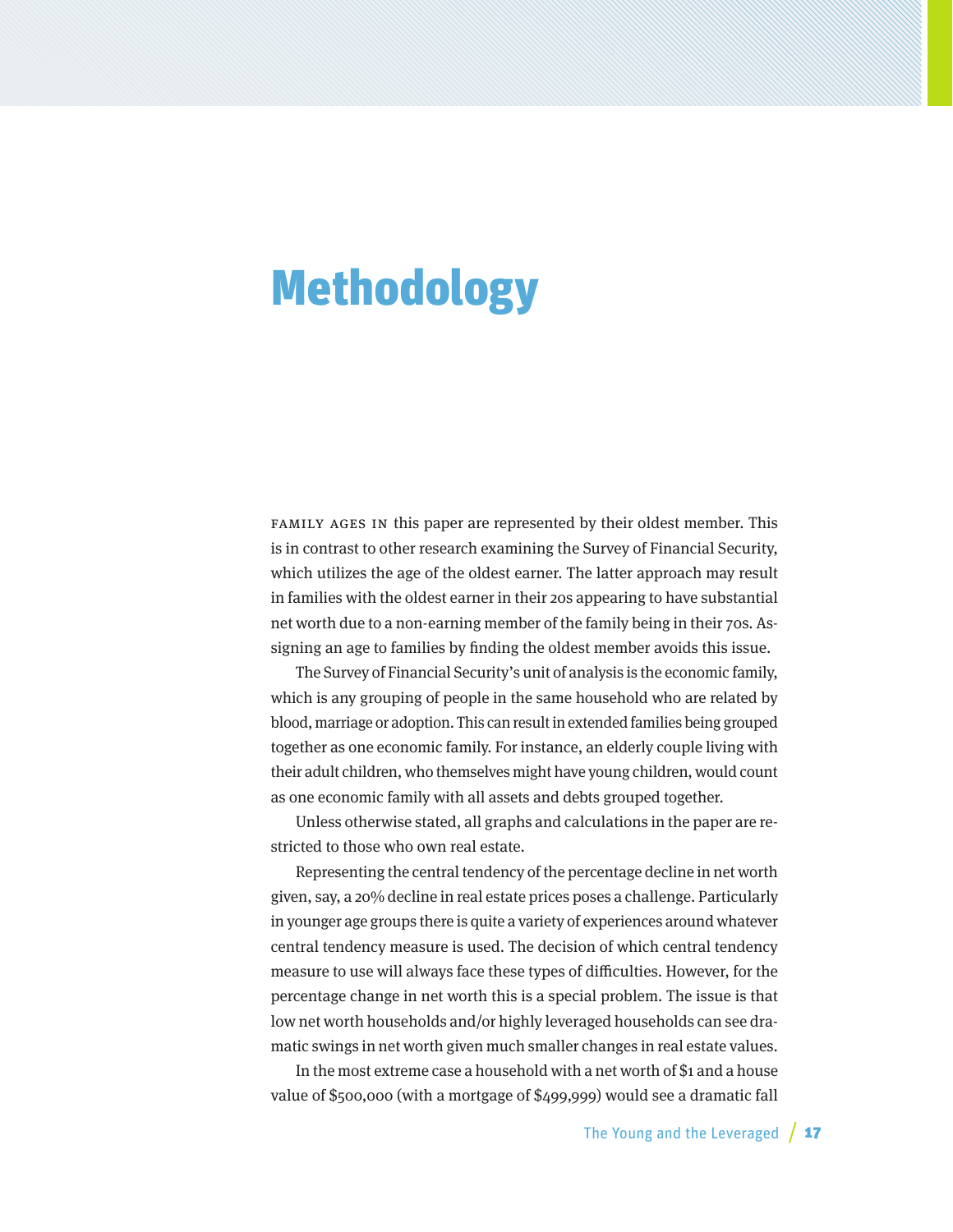

**Figure 6** Central Tendency Measures for the Fall in Net Worth from a 20% Fall in Real Estate Prices



in percentage net worth given only a 1% fall in house value. Under such a scenario, house value would fall by \$5,000, as would net worth. However, net worth would fall by 500,100% [(-5000-1)/1]. While such an extreme value doesn't exist in the micro-data the implications are obvious. Any average including that percentage fall in net worth would be heavily skewed.

Figure 6 outlines four measures of central tendency to show a range of options across the various age groups by decade. The options presented include an unrestricted mean, two means that restrict the larger value, and the median. It is immediately clear that, as age increases, there is much less difference between the measures. However, in one's 20s and 30s, higher leverage ratios and smaller net worth conspire to provide a wider range of values, particularly at the high end of decline in net worth. The other broad conclusion from Figure 6 is that, as noted above and irrespective of the measure, young homeowners see a larger decline in net worth for a given decline in real estate prices than older homeowners.

To avoid the largest percentage changes, the second measure is used in the report, i.e., the mean excluding all values where a 1% decline in real estate results in a higher-than-20% decline in net worth.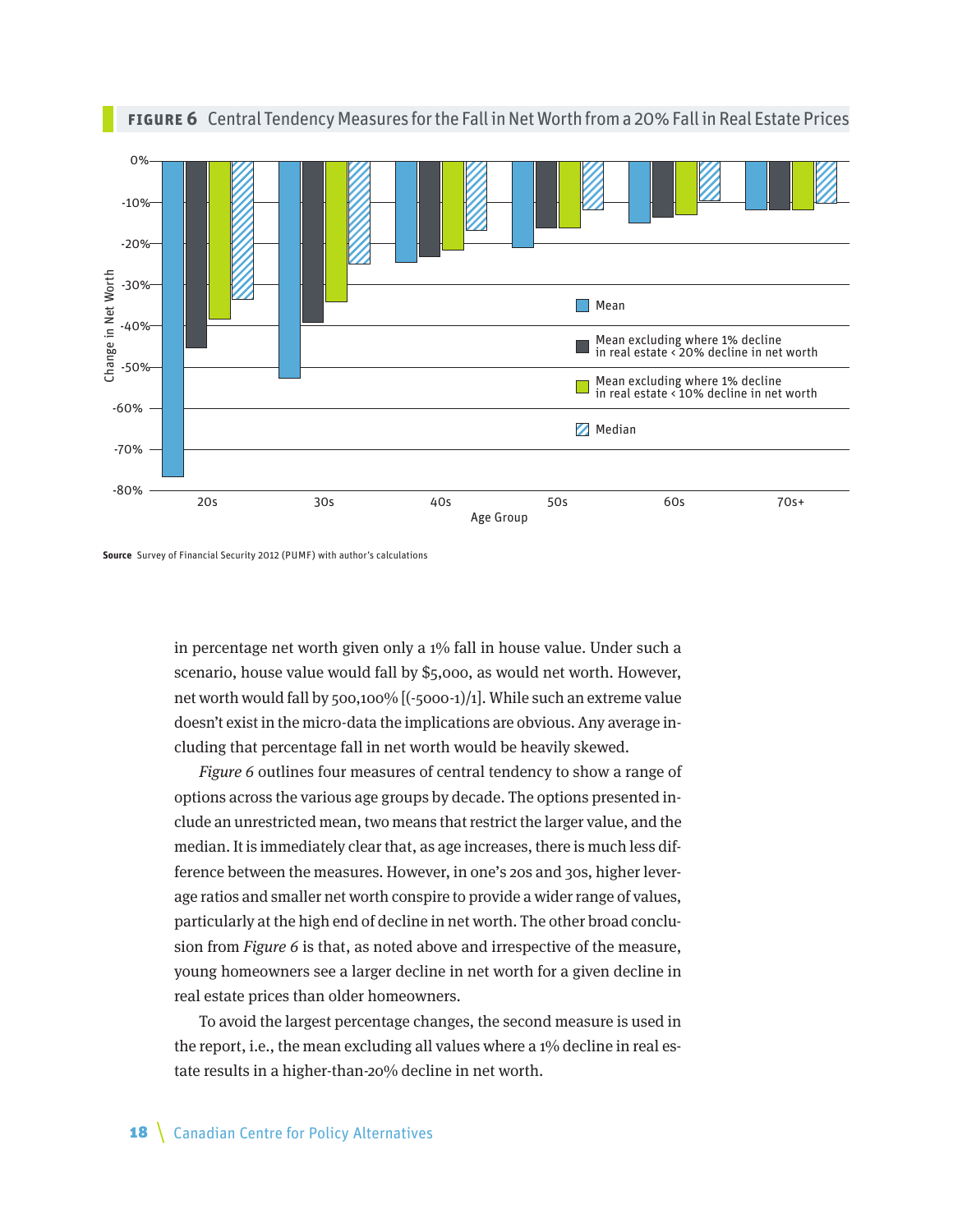## <span id="page-18-0"></span>Notes

**1** Based on the Teranet - National Bank House Price Index ™ between March 1999 and June 2015. http://www.housepriceindex.ca/default.aspx

**2** Will Dunning proposes Canadian housing prices may be fairly valued "and they may even be undervalued." See "How to Dissect a Housing Bubble," Will Dunning Inc., March 12, 2014, Pg. 2. Last accessed October 26, 2015: [http://www.wdunning.com/docs/Bubble-report-2014-03-12.pdf.](http://www.wdunning.com/docs/Bubble-report-2014-03-12.pdf)

**3** Tamsin McMahon, "House of cards: Deconstructing Canada's housing market valuations," The Globe and Mail, April 28, 2015. Last accessed October 26, 2015: [http://www.theglobeandmail.com/](http://www.theglobeandmail.com/report-on-business/economy/housing/house-of-cards-deciphering-canadas-housing-market-numbers/article24152245/) [report-on-business/economy/housing/house-of-cards-deciphering-canadas-housing-market](http://www.theglobeandmail.com/report-on-business/economy/housing/house-of-cards-deciphering-canadas-housing-market-numbers/article24152245/)[numbers/article24152245/.](http://www.theglobeandmail.com/report-on-business/economy/housing/house-of-cards-deciphering-canadas-housing-market-numbers/article24152245/)

**4** Diana Petramala, "Canadian Regional Housing Outlook: the power of low interest rates," TD Economics, August 2015, Pg. 3. Last accessed October 26, 2015: [https://www.td.com/document/](https://www.td.com/document/PDF/economics/special/RegionalHousing_August2015.pdf) [PDF/economics/special/RegionalHousing\\_August2015.pdf](https://www.td.com/document/PDF/economics/special/RegionalHousing_August2015.pdf).

**5** International Monetary Fund, "Canada: 2014 Article IV Consultation—Staff Report; Staff Statement; and Press Release," January 2015. Last accessed October 26, 2015: [http://www.imf.org/](http://www.imf.org/external/pubs/ft/scr/2015/cr1522.pdf) [external/pubs/ft/scr/2015/cr1522.pdf](http://www.imf.org/external/pubs/ft/scr/2015/cr1522.pdf).

**6** Bank of Canada, "Financial System Review," June 2015. Last accessed October 26, 2015: [http://](http://www.bankofcanada.ca/wp-content/uploads/2015/06/fsr-june2015.pdf) [www.bankofcanada.ca/wp-content/uploads/2015/06/fsr-june2015.pdf.](http://www.bankofcanada.ca/wp-content/uploads/2015/06/fsr-june2015.pdf)

**7** McMahon, "House of cards: Deconstructing Canada's housing market valuations."

**8** OECD, "Focus on House Prices," June 2014. Last accessed October 26, 2015: [http://www.oecd.](http://www.oecd.org/eco/outlook/focusonhouseprices.htm) [org/eco/outlook/focusonhouseprices.htm.](http://www.oecd.org/eco/outlook/focusonhouseprices.htm)

**9** The Data Team, "Location, location, location: Global house prices," in The Economist, October 7, 2015. See tag "Prices against average income" in chart. Last accessed October 26, 2015: [http://](http://www.economist.com/blogs/dailychart/2011/11/global-house-prices) [www.economist.com/blogs/dailychart/2011/11/global-house-prices.](http://www.economist.com/blogs/dailychart/2011/11/global-house-prices)

**10** Andy Kiersz, "Deutsche Bank reveals 7 reasons why 'Canada is in serious trouble,' starting with 63% overvalued in housing market," The Financial Post, January 8, 2015. Last accessed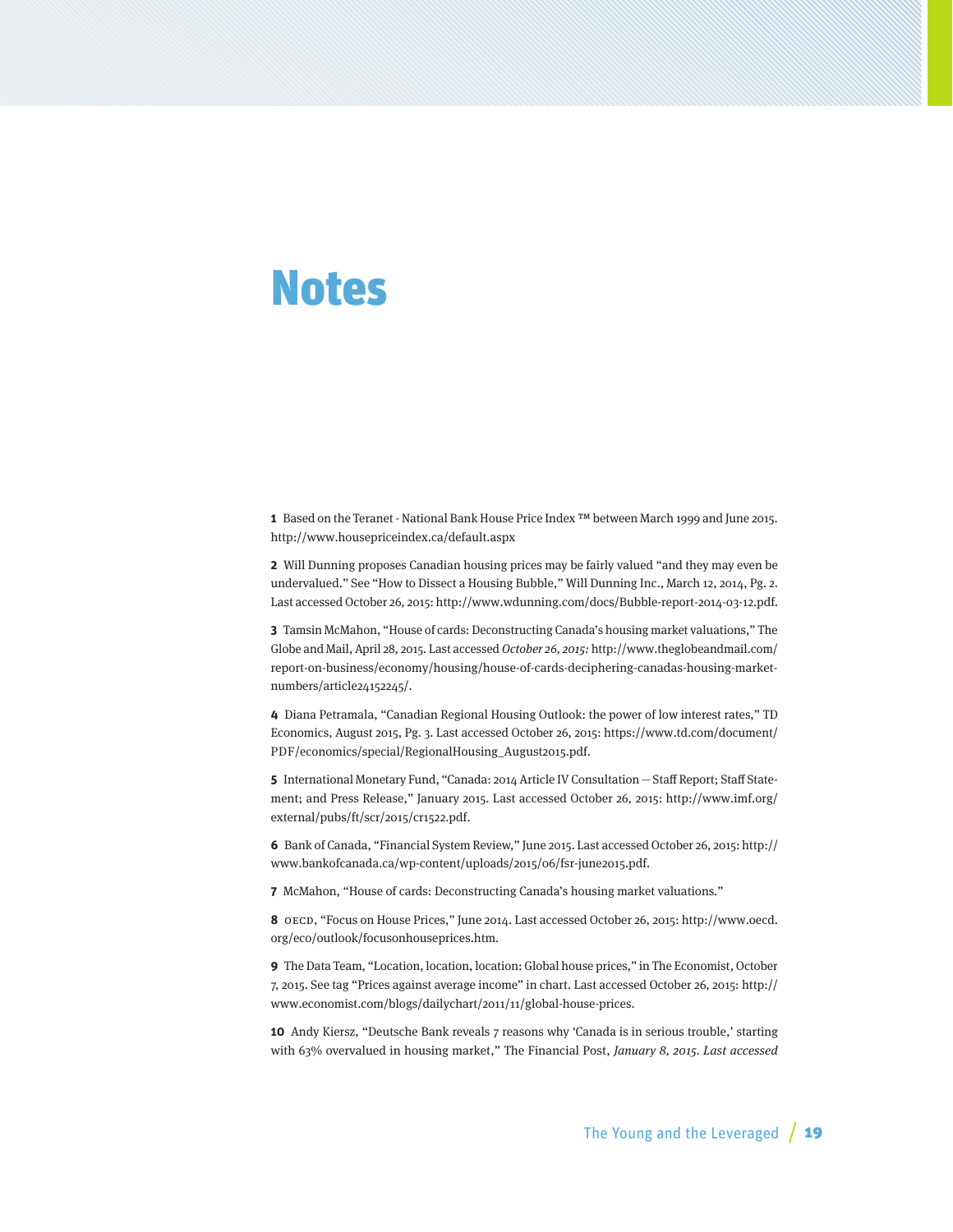October 26, 2015: [http://business.financialpost.com/business-insider/deutsche-bank-reveals-](http://business.financialpost.com/business-insider/deutsche-bank-reveals-7-reasons-why-canada-is-in-serious-trouble-starting-with-a-63-overvalued-housing-market)[7-reasons-why-canada-is-in-serious-trouble-starting-with-a-63-overvalued-housing-market](http://business.financialpost.com/business-insider/deutsche-bank-reveals-7-reasons-why-canada-is-in-serious-trouble-starting-with-a-63-overvalued-housing-market).

**11** Barring unforeseen threshold effects.

**12** Making Home Affordable, "Program Performance Report Through March 2013," Pg 9 (Homeowner Characteristics). Last accessed October 26, 2015: [http://www.treasury.gov/initiatives/](http://www.treasury.gov/initiatives/financial-stability/reports/Documents/February%202013%20MHA%20Report%20Final.pdf) [financial-stability/reports/Documents/February%202013%20MHA%20Report%20Final.pdf](http://www.treasury.gov/initiatives/financial-stability/reports/Documents/February%202013%20MHA%20Report%20Final.pdf).

**13** See <https://www.makinghomeaffordable.gov/steps/Pages/step-2-program-harp.aspx>

**14** See: Tara Siegel Bernard, "Hope and Frustration in New US Efforts to Help Homeowners," The New York Times, May 25, 2012. Last accessed October 26, 2015: [http://www.nytimes.com/2012/05/26/](http://www.nytimes.com/2012/05/26/your-money/mortgages/harp-2-0-stirs-hope-and-frustration-for-homeowners.html?_r=0) [your-money/mortgages/harp-2-0-stirs-hope-and-frustration-for-homeowners.html?\\_r=0;](http://www.nytimes.com/2012/05/26/your-money/mortgages/harp-2-0-stirs-hope-and-frustration-for-homeowners.html?_r=0) and Nick Timiraos, "Mortgage Program Pans Out: revamped after early stumbles, initiatives to stem foreclosures proves success in helping homeowners," The Wall Street Journal, Dec 31, 2013. Last accessed October 26, 2015: [http://www.wsj.com/articles/SB100014240527023047535045792828](http://www.wsj.com/articles/SB10001424052702304753504579282853217912132) [53217912132.](http://www.wsj.com/articles/SB10001424052702304753504579282853217912132) For a more thorough evaluation of the HARP and HARP 2.0 programs see: Federal Housing Finance Agency, "Home Affordable Refinance Program: a mid-program assessment," Office of the Inspector General, August 1, 2013. Last accessed October 26, 2015: [https://origin.www.](https://origin.www.fhfaoig.gov/Content/Files/EVL-2013-006.pdf) [fhfaoig.gov/Content/Files/EVL-2013-006.pdf](https://origin.www.fhfaoig.gov/Content/Files/EVL-2013-006.pdf)

**15** See <https://www.makinghomeaffordable.gov/steps/Pages/step-2-program-hamp.aspx>

**16** For a more detailed historical examination see: Breck Robinson, "An Overview of the Home Affordable Modification Program," Consumer Compliance Outlook, 3rd Quarter, 2009. Last accessed October 26, 2015: [https://consumercomplianceoutlook.org/2009/third-quarter/q3\\_02/](https://consumercomplianceoutlook.org/2009/third-quarter/q3_02/)

**17** Making Home Affordable, "Program Performance Report Through March 2013," Pg 9 (Homeowner Characteristics). Last accessed October 26, 2015: [http://www.treasury.gov/initiatives/](http://www.treasury.gov/initiatives/financial-stability/reports/Documents/February%202013%20MHA%20Report%20Final.pdf) [financial-stability/reports/Documents/February%202013%20MHA%20Report%20Final.pdf](http://www.treasury.gov/initiatives/financial-stability/reports/Documents/February%202013%20MHA%20Report%20Final.pdf).

**18** See ProPublica, "The State of the Government's Loan Modification Program," June 2012. Last accessed October 26, 2015: [http://projects.propublica.org/bailout/loan\\_mods/list](http://projects.propublica.org/bailout/loan_mods/list)

**19** See<https://www.makinghomeaffordable.gov/steps/Pages/step-2-program-fha-short.aspx>

**20** Lisa Prevost, "Scant Interest in F.H.A. Program: the F.H.A. Short Refi program has helped few," The New York Times, July 10, 2014. Last accessed October 26, 2015: [http://www.nytimes.](http://www.nytimes.com/2014/07/13/realestate/the-fha-short-refi-program-has-helped-few.html) [com/2014/07/13/realestate/the-fha-short-refi-program-has-helped-few.html](http://www.nytimes.com/2014/07/13/realestate/the-fha-short-refi-program-has-helped-few.html)

**21** The UP had only 32,000 successful applicants and the HAFA 126,000 out of 1.6 million successful applicants for the broader HAMP. See Making Home Affordable, "Program Performance Report Through March 2013," Pg 2. Last accessed October 26, 2015: [http://www.treasury.gov/initiatives/](http://www.treasury.gov/initiatives/financial-stability/reports/Documents/February%202013%20MHA%20Report%20Final.pdf) [financial-stability/reports/Documents/February%202013%20MHA%20Report%20Final.pdf](http://www.treasury.gov/initiatives/financial-stability/reports/Documents/February%202013%20MHA%20Report%20Final.pdf).

**22** See<https://www.makinghomeaffordable.gov/steps/Pages/step-2-program-up.aspx>

**23** See<https://www.makinghomeaffordable.gov/steps/Pages/step-2-program-hafa.aspx>